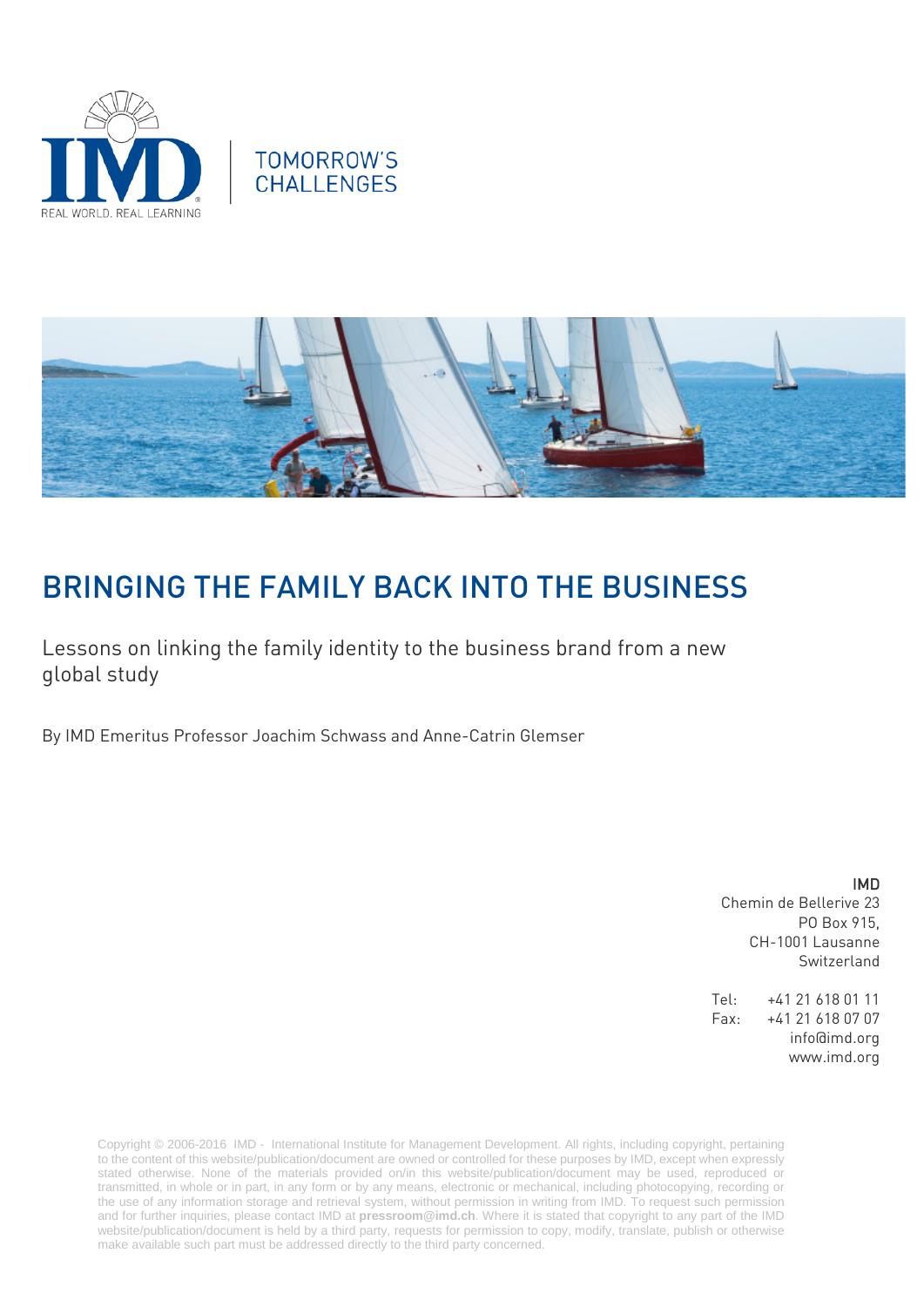Surprisingly, most family businesses do not see the value in communicating about their history, their values and their long-term vision as owners of a company. Of course, it is easier not to put the family's reputation on the line. But that also means missing out on the advantages that come with it.

In today's increasing uncertain business environment, more and more corporations have become faceless entities with few authentic role models, inadequate societal and ethical benchmarks, and shorter CEO tenures. Family businesses are in a unique position to differentiate themselves by building their own brands. When owners publicly declare their commitment to support a family business in the long run, the brand gains the credibility and trust that is necessary to build loyalty among both internal and external stakeholders.

## **Getting the family involved – the powerful double benefit**

Owners looking to avoid the mistake of staying in the background often have questions about how to do it effectively. To find answers to these questions we conducted a multi-year, global research project on family owned and controlled businesses, where the family identity is closely connected to their business.

The objective of our research was to explore when and how positioning the business strategically as family-controlled has a positive impact and helps strengthen the family as well as the business identity. Specifically, we examined the winners of the IMD-Lombard Odier Global Family Business Award, an annual prize for distinguished family businesses around the world from a variety of sectors, and compared those award winners with family businesses that were less successful.

We uncovered numerous examples of how new-generation family business leaders got it right: The German industry giant Henkel strengthened support for the company through a massive companywide dialog with its different stakeholders about the company values; the Filipino conglomerate Ayala successfully widened its business model based on the family values and goals; and the Dutch brewer Bavaria created a new product in the 7th generation for the first time carrying the family name that beer drinkers have come to love.

While these examples are taken from widely different companies, there are common approaches in how these companies used their family brand to enhance their company's strategic position:

- Align the family: Involve the whole family to review the mission and big picture strategies
- Confirm common values: Explore how core family business values integrity, long-term vision and trust – can be infused into the company's business model
- Leverage the family background: Integrate the family name and history across the business as it can signal quality and trust, attract capital and bring unique new opportunities to the company
- Communicate the family's involvement: Proactively manage the owner's visibility and communicate their values and ideas, champion cohesion and nurture a sense of belonging – inside the business, the family and to the public at large

Overall, we found that combining a clear sense of shared values with open and honest communication by family members has the power to create an authentic and emotional relationship to stakeholders and at the same time unite the family behind the business.

## **A call to action**

Our research shows that family businesses face a high systemic risk of an identity loss over the three main stages of generational change: the founder's or dominant owner's stage, where one person controls and leads the company; the siblings' stage, where the heirs and their families take over; and the cousins' stage, where the third generation inherits the business and the identity of the family tends to break up. The longer you wait, the more likely you won't be able to build a strong family business brand that can empower and engage a growing family of owners over generations.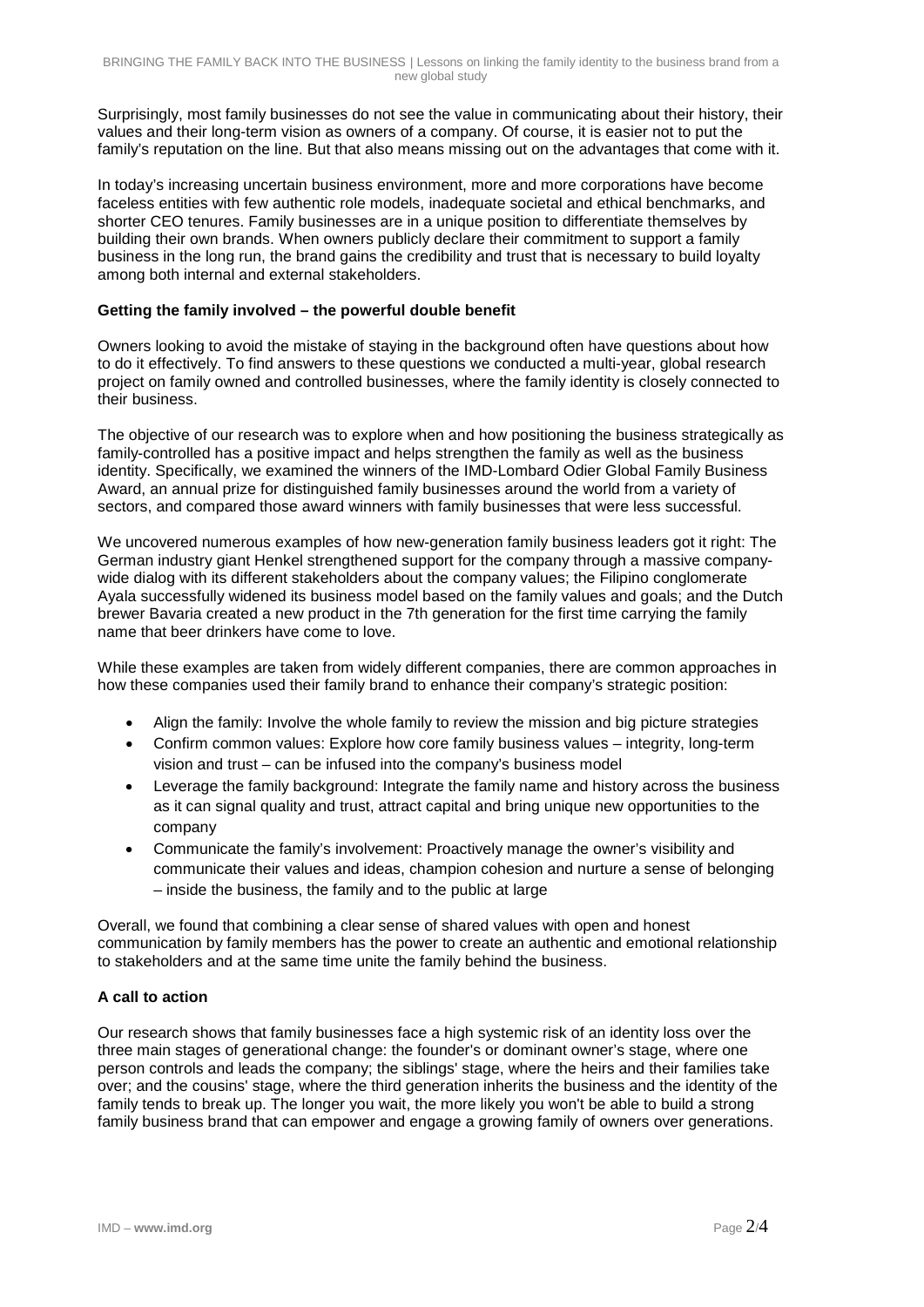When succession happens, the change in the family system and governance often leads to a reassessment of the status quo. However, waiting for the next generation is not a necessity. Families should know that flying under the radar in today's times of social media is not an option anymore. It is critical to steer the family business name, reputation and brand so that others cannot fill a vacuum of information. These activities counteract the forces that over time separate family, ownership and business interests while securing the long-term commitment of responsible future owners.

*[Joachim Schwass](http://www.imd.org/faculty/professors/joachim-schwass/) is Professor Emeritus of Family Business at the Swiss business school IMD in Lausanne.*

*Anne-Catrin Glemser is Associate Director at IMD and formerly Research and Program Development Manager at IMD's Global Family Business Center.*

*This article is based on their new book "Wise Family Business – Family Identity Steering Brand Success", Palgrave, September 2016.*